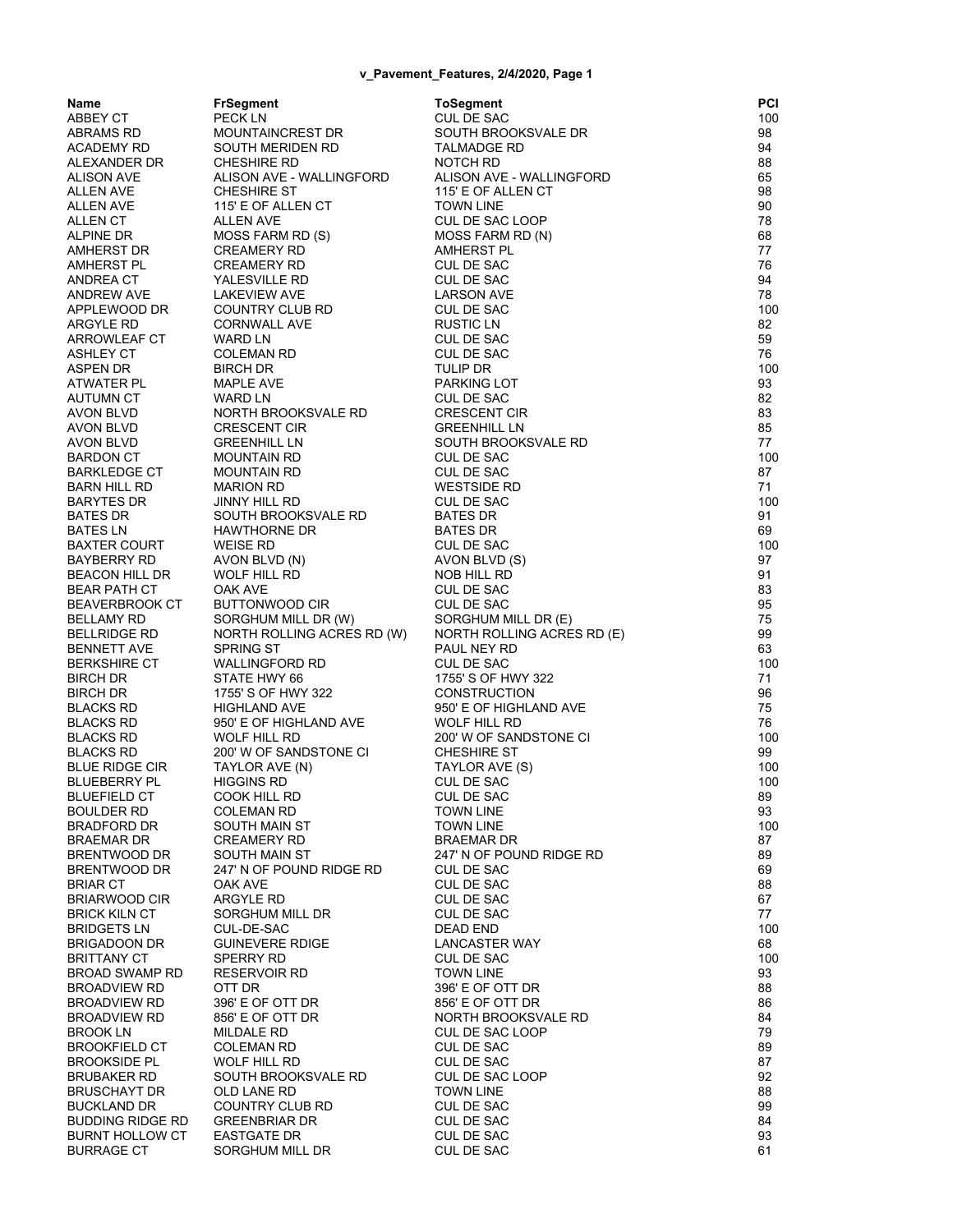| Name                            | <b>FrSegment</b>                       | <b>ToSegment</b>                         | PCI       |
|---------------------------------|----------------------------------------|------------------------------------------|-----------|
| BURTON DR                       | <b>DIANA CT</b>                        | DEAD END                                 | 98        |
| BUSK CT                         | RICHARD DR                             | CUL DE SAC                               | 100       |
| BUTTONWOOD CIR                  | STRATHMORE DR                          | STRATHMORE DR                            | 100       |
| BYAM RD                         | WATERBURY RD                           | MUSSO VIEW AVE                           | 100       |
| CAHILL CT<br>CAMBRIDGE DR       | ROARING BROOK RD<br>PECK LN            | CUL DE SAC<br><b>CHESTNUT ST</b>         | 76<br>99  |
| CARDINAL LN                     | <b>BUDDING RIDGE RD</b>                | <b>WIESE RD</b>                          | 97        |
| CARLTON DR                      | <b>WESTMORE RD</b>                     | SHERIDAN DR                              | 99        |
| CAROL DR                        | <b>TALMADGE RD</b>                     | <b>CUL DE SAC</b>                        | 80        |
| CARRIAGE RD                     | SOUTH MERIDEN RD                       | 86' S OF WILLIAMSBURG DR                 | 100       |
| CARRIAGE RD                     | 86' S OF WILLIAMSBURG DR               | <b>FAR HORIZON DR</b>                    | 81        |
| CARTER LN                       | W MAIN ST                              | <b>CARTER LN</b>                         | 79        |
| <b>CEDAR CT</b>                 | <b>CEDAR LN</b>                        | <b>CEDAR CT</b>                          | 100       |
| <b>CEDAR LN</b>                 | HIGHLAND AVE                           | 390' W OF FLAGLER AVE                    | 77        |
| CEDAR LN                        | 390' W OF FLAGLER AVE                  | <b>FLAGGER RD</b>                        | 57        |
| CEDAR LN                        | <b>FLAGGER RD</b>                      | PLEASANT DR                              | 87<br>73  |
| CEDAR LN<br>CEDAR LN            | PLEASANT DR<br><b>GREENBRIAR DR</b>    | <b>GREENBRIAR DR</b><br><b>WIESE RD</b>  | 90        |
| CHAMBERLAIN CT                  | NORTH BROOKSVALE RD                    | CUL DE SAC                               | 65        |
| CHANTIL CIR                     | <b>BRADFORD DR</b>                     | CUL DE SAC LOOP                          | 100       |
| CHARLES DR                      | <b>WALLINGFORD RD</b>                  | SIR WALTER DR                            | 81        |
| CHARTER OAK DR                  | MUSSO VIEW AVE (S)                     | MUSSO VIEW AVE (N)                       | 97        |
| CHATHAM WOODS CT MOSS FARM RD   |                                        | CUL DE SAC                               | 91        |
| CHATHAM WOODS CT CUL-DE-SAC     |                                        | <b>DEAD END</b>                          | 100       |
| CHERRY ST                       | W MAIN ST                              | <b>SPRING ST</b>                         | 100       |
| CHERRYWOOD CIR                  | <b>FOREST LN</b>                       | <b>FOREST LN</b>                         | 100       |
| CHESHIRE ST<br>CHESHIRE ST      | STATE HWY 70<br><b>RIVERVIEW CT</b>    | SINDALL RD<br>E JOHNSON AVE              | 100<br>68 |
| CHESHIRE ST                     | SINDALL RD                             | WORDEN CIR (S)                           | 100       |
| CHESHIRE ST                     | WORDEN CIR (S)                         | 385' S OF MARKS PL                       | 100       |
| CHESHIRE ST                     | 385'S OF MARKS PL                      | <b>RIVERVIEW CT</b>                      | 100       |
| CHESTERWOOD CT                  | <b>DUNDEE DR</b>                       | <b>CUL DE SAC</b>                        | 59        |
| CHESTNUT ST                     | SYCAMORE LN                            | 150' N OF SHERIDAN DR                    | 100       |
| CHESTNUT ST                     | 150' N OF SHERIDAN DR                  | 250' N OF CAMBRIDGE DR                   | 100       |
| CHESTNUT ST                     | 250' N OF CAMBRIDGE DR                 | <b>CUL DE SAC</b>                        | 100       |
| CHIPMAN DR<br>CHIPPING STONE CT | SOUTH MAIN ST<br><b>REDSTONE DR</b>    | CUL DE SAC<br>CUL DE SAC                 | 100<br>63 |
| CHURCH DR                       | SOUTH MAIN ST (S)                      | SOUTH MAIN ST (N)                        | 83        |
| CLEARBROOK PL                   | CHARTER OAK DR                         | CUL DE SAC                               | 63        |
| CLEARVIEW DR                    | SIR WALTER DR                          | <b>CUL DE SAC</b>                        | 61        |
| CLIFF EDGE CIR                  | MOUNTAIN RD                            | <b>CUL DE SAC</b>                        | 95        |
| <b>CLOVERVALE LN</b>            | LONG HILL RD                           | <b>HAWTHORNE DR</b>                      | 98        |
| CLUB LN                         | COUNTRY CLUB RD                        | <b>GREENWOOD DR</b>                      | 66        |
| COLEMAN RD                      | <b>WALLINGFORD RD</b>                  | STUART DR                                | 100       |
| COLEMAN RD                      | STUART DR                              | PHILSON CT                               | 100       |
| COLEMAN RD<br>COLEMAN RD        | PHILSON CT<br>JINNY HILL RD            | JINNY HILL RD<br>HALF MOON RD            | 100<br>99 |
| COLONIAL CT                     | HIGGINS RD                             | <b>CUL DE SAC</b>                        | 100       |
| <b>COLTON LA</b>                | OREGON RD                              | <b>CUL DE SAC</b>                        | 76        |
| COMMERCE CT                     | <b>HIGHLAND AVE</b>                    | <b>CUL DE SAC</b>                        | 100       |
| CONTOUR DR                      | HIGHLAND AVE                           | CUL DE SAC                               | 95        |
| COOK HILL RD                    | SOUTH MAIN ST                          | 70' SE OF SPERRY RD                      | 68        |
| COOK HILL RD                    | 70' SE OF SPERRY RD                    | 90' NW OF WILDFLOWER PL                  | 99        |
| COOK HILL RD                    | 90' NW OF WILDFLOWER PL                | <b>HALF MOON RD</b>                      | 98        |
| COOK HILL RD<br>COPPER BEACH DR | <b>HALF MOON RD</b><br>TALMADGE RD (S) | <b>TOWN LINE</b><br>TALMADGE RD (N)      | 100<br>77 |
| COPPER VALLEY CT                | <b>WOLF HILL RD</b>                    | <b>PARK ENTRANCE</b>                     | 100       |
| COPPER VALLEY CT                | WOLF HILL RD                           | <b>CUL DE SAC</b>                        | 100       |
| CORLISS LN                      | COOK HILL RD                           | CUL DE SAC                               | 77        |
| CORNERSTONE CT                  | <b>DIAMOND HILL RD</b>                 | <b>CUL DE SAC</b>                        | 68        |
| CORNWALL AVE                    | <b>DEAD END</b>                        | <b>MOUNTAIN RD</b>                       | 68        |
| CORNWALL AVE                    | <b>MOUNTAIN RD</b>                     | OAK AVE                                  | 100       |
| CORNWALL AVE                    | OAK AVE                                | <b>WILLOW ST</b>                         | 100       |
| CORNWALL AVE<br>CORNWALL AVE    | <b>WILLOW ST</b><br>WESTLAND AVE       | <b>WESTLAND AVE</b><br><b>EDWARDS RD</b> | 99<br>100 |
| CORNWALL AVE                    | <b>EDWARDS RD</b>                      | PRESTON RD                               | 100       |
| CORNWALL AVE                    | PRESTON RD                             | SOUTH MAIN ST                            | 99        |
| CORTLAND CIR                    | SOUTH MERIDEN RD                       | <b>CORTLAND CIR</b>                      | 94        |
| COUNTRY CLUB RD                 | <b>HIGHLAND AVE</b>                    | 120' E OF STONY HILL RD                  | 95        |
| COUNTRY CLUB RD                 | WOLF HILL RD                           | WIESE RD                                 | 92        |
| COUNTRY CLUB RD                 | <b>WIESE RD</b>                        | SOUTH MERIDEN RD                         | 100       |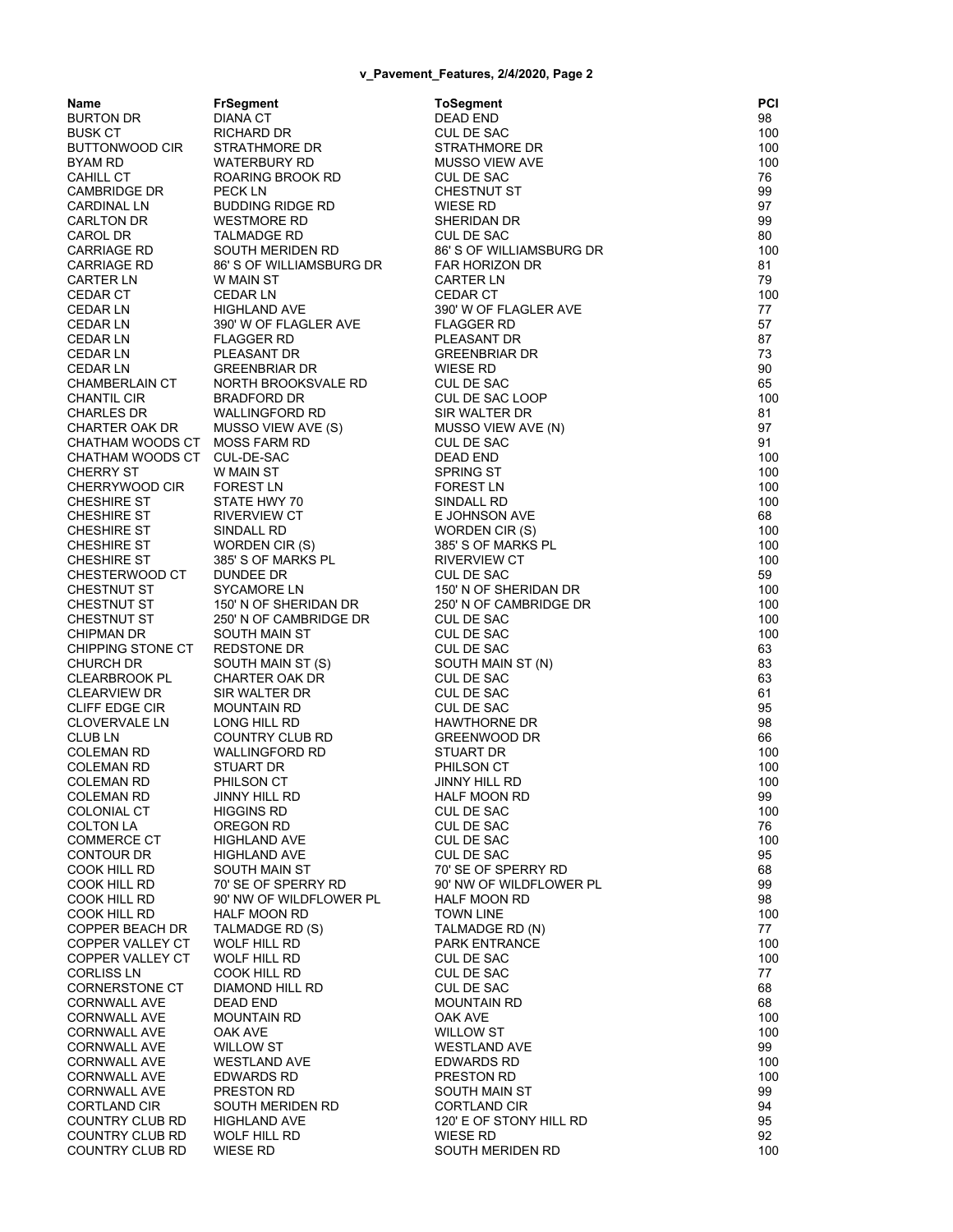**Name FrSegment ToSegment PCI** COUNTRY CLUB RD 120' E OF STONY HILL RD ROUND HILL RD (W) 69<br>COUNTRY CLUB RD ROUND HILL RD (W) WOLF HILL RD 94 COUNTRY CLUB RD ROUND HILL RD (W) WOLF HILL RD 94 COUNTRY WOOD CT OAK AVE CUL DE SAC 98 CRANBERRY LN SOUTH BROOKSVALE RD CUL DE SAC 74 CREAMERY RD HIGHLAND AVE WOLF HILL RD 84 CRESCENT CIR AVON BLVD (S) AVON BLVD (N) 97 CRESTWOOD DR CRICKET CT STRATHMORE DR CUL DE SAC 69 CURVE HILL RD CONTOUR DR HIGHLAND AVE 95 DANARD PL NORTH BROOKSVALE RD CUL DE SAC 63 DEEPWOOD DR W MAIN ST ROBIN LN 100 OAK RIDGE DR (W) DEERFIELD CT FENN RD CUL DE SAC 80 MOSS FARM RD DIAMOND HILL RD RIVER RD TOWN LINE 100 DIANA CT BURTON DR CUL DE SAC 70 DIANA CT EAST JOHNSON AVE BURTON DR 84 DICKERMAN RD WEST JOHNSON AVE TOWN LINE 70 DOGWOOD DR SOUTH ROLLING ACRES RD VALLEY ROAD 46 DOGWOOD DR VALLEY ROAD DEAD END 56 DOVER CT VILLAGE DR CUL DE SAC 93 NORTH BROOKSVALE RD OTT DR 30 DUNDEE DR 660' W OF GUINEVERE RIDGE GUINEVERE RIDGE DUNDEE DR JARVIS ST MAPLEHURST CT 66 DUNDEE DR MAPLEHURST CT 560' W OF GUINEVERE RIDGE 82 EAST CONNECTOR BLUE RIDGE CIR SOUTH ROLLING ACRES RD EAST JOHNSON AVE CHESHIRE ST TOWN LINE 95 EAST JOHNSON AVE 760' E OF CHESHIRE ST CHESHIRE ST 100 EAST JOHNSON AVE EAST JOHNSON AVE MCCAUSLAND CT 760' E OF CHESHIRE ST 51 EAST MITCHELL AVE HIGHLAND AVE DEAD END 68 EAST RIDGE CT CHESHIRE ST CUL DE SAC CUL DE SAC EASTGATE DR HIGHLAND AVE BUDDING RIDGE RD 100 EDITH CT PRINZ CT CUL DE SAC 94 EDWARDS RD CORNWALL AVE SPRING ST 62 ELM ST NORTH BOUND WALLINGFORD RD STATE HWY 68 / 70<br>ELM ST SOUTH BOUND STATE HWY 68 / 70 WALLINGFORD RD ELM ST SOUTH BOUND STATE HWY 68 / 70 WALLINGFORD RD 90 ELMWOOD DR SOUTH MAIN ST BEGINNING OF LOOP 96 ELMWOOD DR BEGINNING OF LOOP ELMWOOD DR 92 FAIRWOOD DR APPLEWOOD DR BRIDGETS LN 95 FAR HORIZON DR GARRIAGE RD 23 FARM MEADOW LN HIGGINS RD (W) HIGGINS RD (E) FARM MEADOW LN 76 FARMINGTON DR NORTH BROOKSVALE RD CUL DE SAC 99 FARVIEW DR SUMMIT RD (S) SUMMIT RD (N) SUMMIT RD (N) 95 FAWN DR FOREST LN FOREST LN 100 FENN RD SOUTH MAIN ST CRCHARD HILL RD FENN RD ORCHARD HILL RD COOK HILL RD 100 FIELDSTONE CT HIGHLAND AVE FINCH AVE TOWN LINE 205' N OF TOWN LINE 49 FINCH AVE 205' N OF TOWN LINE ALLEN AVE 94 FLAGLER AVE HIGHLAND AVE CEDAR LN 100 COOK HILL RD FOSTER CT MOUNTAIN RD CUL DE SAC 63 FOX HILL RD RIVERSIDE DR SQUIRE HILL RD 81 FOXWOOD CT OAK AVE CUL DE SAC 99 FRANCES CT OAK AVE CUL DE SAC 60 GARDNER CT EASTGATE DR CUL DE SAC 95 GATEWAY CT EASTGATE CT CUL DE SAC 78 GEORGE AVE WAVERLY ST MAPLE AVE 95 GLEN CT GLENBROOK DR CUL DE SAC 60 COLORES 27 GLENBROOK DR WOLF HILL RD (S) WOLF HILL RD (N) 85 GOLDENROD CT TOWPATH LN CUL DE SAC 60 UNDER SAC GRANDVIEW CT PECK LN CUL DE SAC 98 GREEN HILL LN AVON BLVD ROCKVIEW DR 93 GREENBRIAR DR CEDAR LN JUNIPER LN 85 GREENWOOD DR GROVE ST W MAIN ST DEAD END 99 GUINEVERE RDG JARVIS ST LANSDOWNE LN 71 GUNNAR CT MOSS FARM RD CUL DE SAC 600 MB CUL DE SAC 100 HALF MOON RD COLEMAN RD COOK HILL RD 96 HALL DR STATE HWY 801 DEAD END 75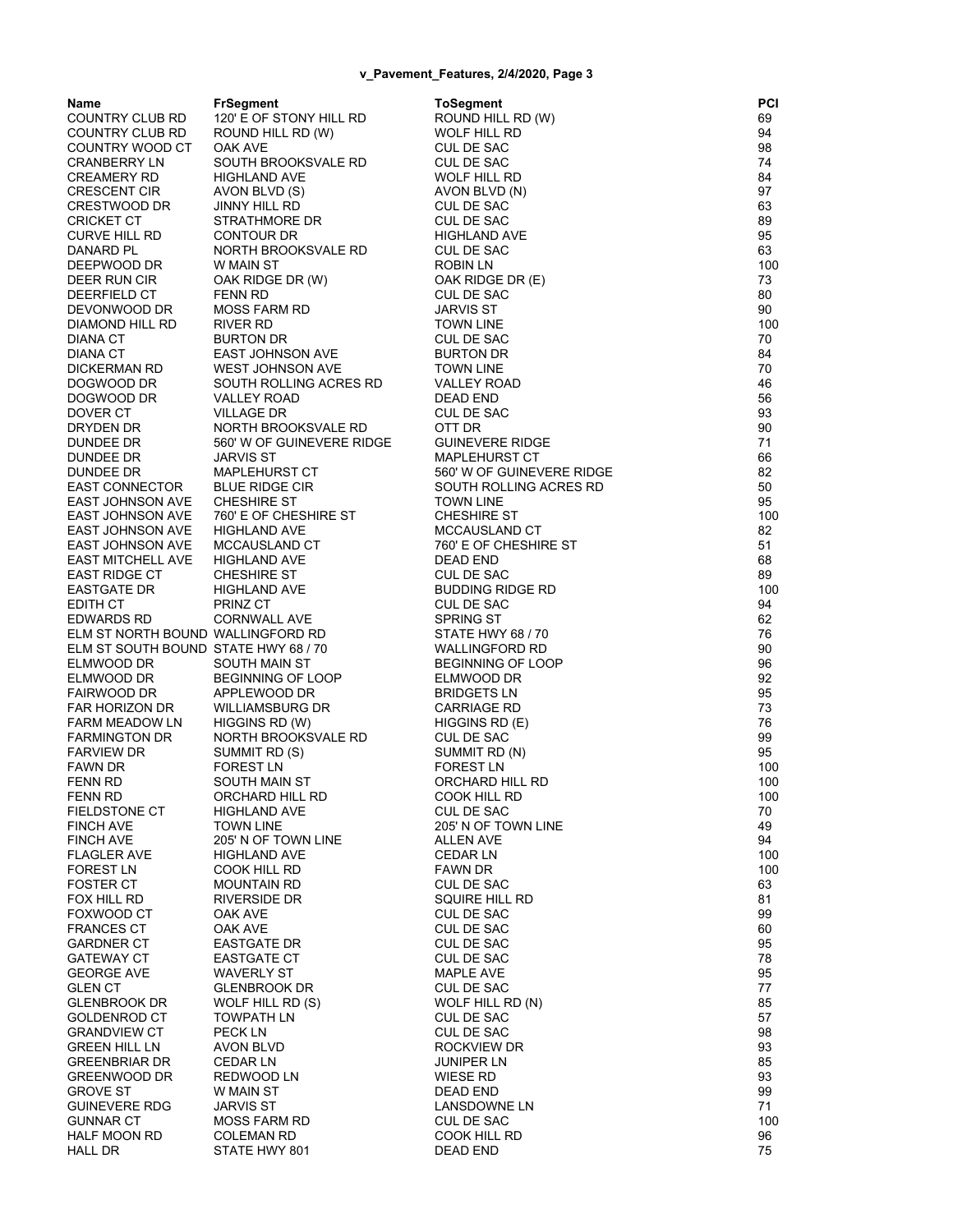| Name                     | <b>FrSegment</b>                    | <b>ToSegment</b>                     | PCI       |
|--------------------------|-------------------------------------|--------------------------------------|-----------|
| HAMPSHIRE CT             | NEWBRIDGE CIR                       | <b>CUL DE SAC</b>                    | 95        |
| HAROLD RD                | ROCKVIEW DR (N)                     | ROCKVIEW DR (S)                      | 98        |
| HARRISON RD              | SOUTH BROOKSVALE RD                 | <b>TOWN LINE</b>                     | 77        |
| HARVEST CT               | SOUTH MERIDEN RD                    | CUL DE SAC                           | 75        |
| HAWTHORNE DR             | LONG HILL RD                        | <b>BATES LN</b>                      | 99        |
| HAYLEDGE CT              | WOODPOND RD                         | <b>CUL DE SAC</b>                    | 81        |
| HAZEL DR                 | <b>WATERBURY RD</b>                 | 713' N OF WATERBURY RD               | 99        |
| HAZEL DR                 | 713' N OF WATERBURY RD              | <b>MAYVIEW AVE</b>                   | 88        |
| HEARTHSTONE DR           | <b>BROADSWAMP RD</b>                | CUL DE SAC                           | 99        |
| HEATH CT                 | <b>CHESHIRE RD</b>                  | DEAD END                             | 67        |
| HEMLOCK RIDGE RD         | OAK AVE                             | <b>CUL DE SAC</b>                    | 53        |
| <b>HERITAGE DR</b>       | <b>COLONIAL CT</b>                  | <b>HIGGINS RD</b>                    | 100       |
| HICKORY LN               | OLD WATERBURY RD                    | 150' N OF MEADOW RD                  | 62        |
| <b>HICKORY LN</b>        | 150' N OF MEADOW RD                 | 310'S OF CUL DE SAC                  | 70        |
| HICKORY LN               | 310'S OF CUL DE SAC                 | <b>CUL DE SAC</b>                    | 64        |
| HIDDEN PL                | OLD LANE RD                         | CUL DE SAC                           | 82        |
| HIGGINS RD               | <b>MOUNTAIN RD</b>                  | <b>WARD LN</b>                       | 84        |
| HIGGINS RD               | <b>WARD LN</b>                      | 1465' E OF OAK AVE                   | 89        |
| HIGGINS RD               | 1465' E OF OAK AVE                  | SOUTH MAIN ST                        | 100       |
| HIGHVIEW TER             | <b>WATERBURY RD</b>                 | CUL DE SAC                           | 67        |
| HILLSIDE AVE             | <b>WATERBURY RD</b>                 | <b>HAZEL DR</b>                      | 81        |
| HILLTOP RD               | NORTH BROOKSVALE RD                 | <b>HILLTOP RD</b>                    | 99        |
| HINMAN ST                | <b>MAPLE AVE</b>                    | <b>HIGHLAND AVE</b>                  | 99        |
| HITCHCOCK CT             | SORGHUM MILL DR                     | <b>CUL DE SAC</b>                    | 75        |
| HOLLY RD                 | <b>MANOR DR</b>                     | CUL DE SAC                           | 99        |
| HOLLY RD<br>HOMESTEAD PL | OAK AVE                             | MANOR DR                             | 69<br>100 |
| HONEY RD                 | <b>MOUNTAIN RD</b><br>ROUTE 66      | CUL DE SAC<br>POPLAR DR              | 79        |
| HORTON AVE               | STATE HWY 68/70                     | <b>SPRING ST</b>                     | 100       |
| HOTCHKISS RDG            | SORGHUM MILL DR (S)                 | SORGHUM MILL DR (N)                  | 80        |
| HUCKINS RD               | <b>MARION RD</b>                    | <b>WINSLOW RD</b>                    | 100       |
| HUCKINS RD               | WINSLOW RD                          | OLD WATERBURY RD                     | 100       |
| INDUSTRIAL AVE           | <b>HIGHLAND AVE</b>                 | 800' W OF HIGHLAND AVE               | 76        |
| <b>INDUSTRIAL AVE</b>    | 800' W OF HIGHLAND AVE              | SANDBANK RD                          | 57        |
| INVERNESS CT             | <b>BETHANY MOUNTAIN RD</b>          | CUL DE SAC                           | 98        |
| IRIS CT                  | <b>TOWPATH LN</b>                   | CUL DE SAC                           | 93        |
| IVES ROW                 | <b>MOUNTAIN RD</b>                  | 400' E OF OAK AVE                    | 98        |
| <b>IVES ROW</b>          | 400' E OF OAK AVE                   | W MAIN ST                            | 94        |
| JARVIS ST                | 300' W OF HIGHLAND AVE              | <b>HIGHLAND AVE</b>                  | 71        |
| JARVIS ST                | <b>PECKLN</b>                       | 300' W OF HIGHLAND AVE               | 76        |
| JARVIS ST                | <b>MARION RD</b>                    | 100' E OF DUNDEE DR                  | 100       |
| <b>JARVIS ST</b>         | 100' E OF DUNDEE DR                 | 1225' E OF DUNDEE DR                 | 96        |
| JARVIS ST                | 1225' E OF DUNDEE DR                | <b>GUINEVERE RD</b>                  | 80        |
| JARVIS ST                | <b>GUINEVERE RD</b>                 | <b>PECK LN</b>                       | 100       |
| JESSE CT                 | ALEXANDER DR                        | <b>JESSE CT</b>                      | 87        |
| JILL LN                  | JINNY HILL RD                       | <b>MANSION RD</b>                    | 75        |
| JINNY HILL RD            | SOUTH MAIN ST                       | 178' N OF CRESTWOOD DR               | 99        |
| JINNY HILL RD            | 178' N OF CRESTWOOD DR              | 108'S OF CRESTWOOD DR                | 100       |
| JINNY HILL RD            | 108'S OF CRESTWOOD DR               | <b>COLEMAN RD</b>                    | 100       |
| <b>JOCELYN LN</b>        | <b>WEST MAIN ST</b>                 | CARTER LA                            | 89        |
| JUDSON CT<br>JUNIPER LN  | SOTUH MERIDEN RD<br><b>WIESE RD</b> | <b>CUL DE SAC</b><br><b>CEDAR LN</b> | 97<br>94  |
| KELLY CT                 | <b>SHARON DR</b>                    | <b>CUL DE SAC</b>                    | 78        |
| <b>KENSINGTON CT</b>     | COUNTRY CLUB RD                     | CUL DE SAC                           | 81        |
| KING RD                  | <b>NORTH BROOKSVALE RD</b>          | SOUTH MAIN ST                        | 90        |
| KNOLLWOOD CIR            | <b>REDSTONE DR</b>                  | CUL DE SAC                           | 63        |
| KNOTTER DR               | <b>MARION RD</b>                    | <b>WEST JOHNSON AVE</b>              | 75        |
| KNOTTER DR               | <b>WEST JOHNSON AVE</b>             | <b>TOWN LINE</b>                     | 73        |
| KRISTEN CT               | <b>WARREN ST</b>                    | CUL DE SAC                           | 98        |
| <b>LAKEVIEW AVE</b>      | <b>WATERBURY RD</b>                 | <b>DEAD END</b>                      | 83        |
| <b>LANCASTER WAY</b>     | <b>JARVIS ST</b>                    | <b>BRIGADOON DR</b>                  | 99        |
| <b>LANCASTER WAY</b>     | <b>BRIGADOON DR</b>                 | <b>GUINEVERE RIDGE</b>               | 79        |
| LANSDOWNE LN             | <b>LANCASTER WAY</b>                | <b>GUINEVERE RIDGE</b>               | 79        |
| <b>LANYON DR</b>         | SOUTH MAIN ST                       | <b>CORNWALL AVE</b>                  | 84        |
| LARSON AVE               | DEAD END (S)                        | DEAD END (N)                         | 100       |
| LAUREL TER               | <b>CORNWALL AVE</b>                 | <b>SPRING ST</b>                     | 100       |
| LE CLERC AVE             | <b>MARION RD</b>                    | <b>DEAD END</b>                      | 74        |
| LEE AVE                  | DOGWOOD DR                          | <b>OVERLOOK DR</b>                   | 91        |
| LEWIS RD                 | <b>CRESCENT CIR</b>                 | <b>AVON BLVD</b>                     | 100       |
| <b>LEXINGTON CT</b>      | DEVONWOOD DR                        | CUL DE SAC                           | 83        |
| LILAC CT                 | ROCKVIEW DR                         | CUL DE SAC                           | 88        |
|                          |                                     |                                      |           |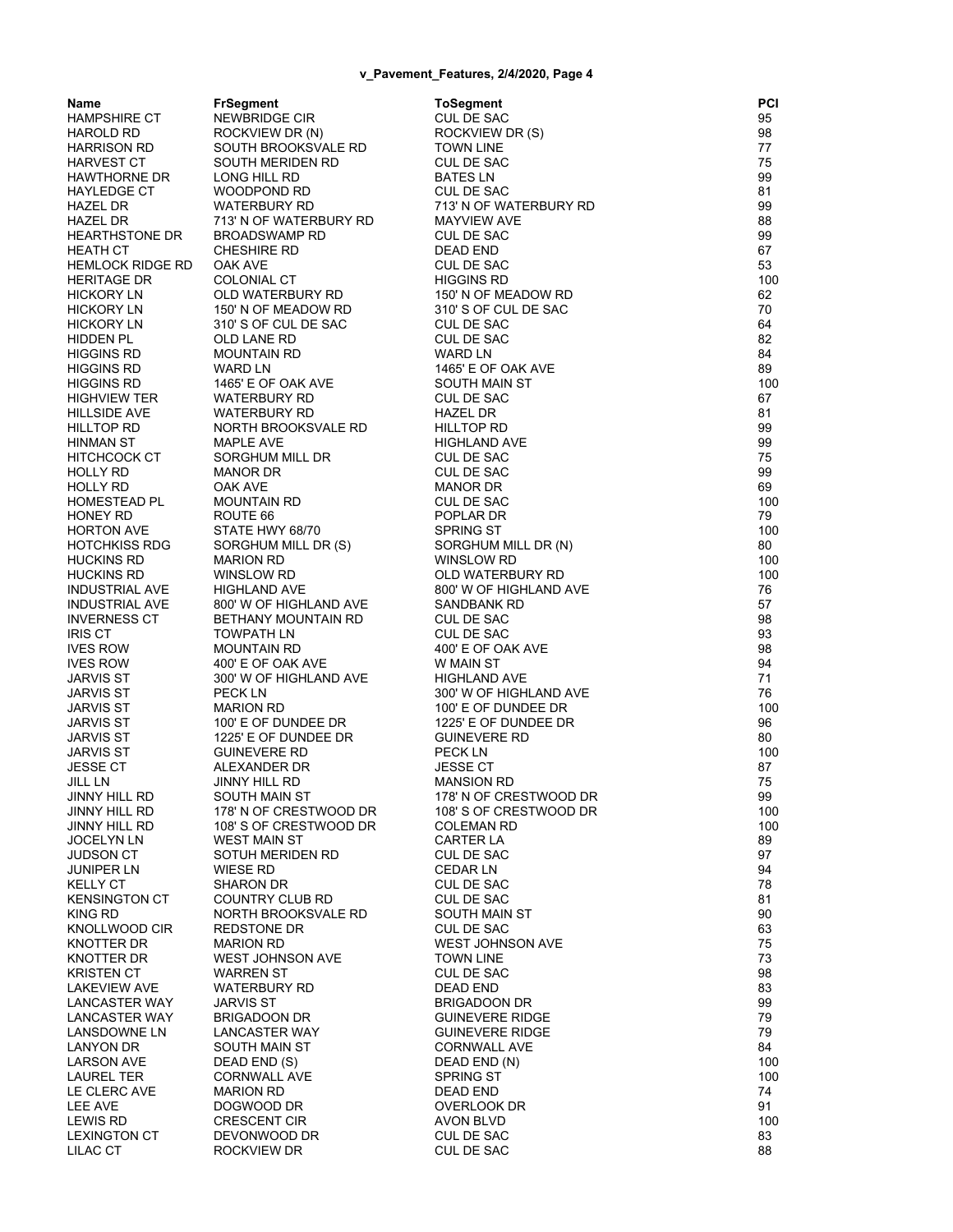| Name                         | <b>FrSegment</b>                           | <b>ToSegment</b>              | PCI |
|------------------------------|--------------------------------------------|-------------------------------|-----|
| LINCOLN DR                   | DOGWOOD DR                                 | <b>TAYLOR AVE</b>             | 100 |
| LONG HILL RD                 | NORTH BROOKSVALE RD                        | <b>HAWTHORNE DR</b>           | 100 |
| LONG HILL RD                 | <b>HAWTHORNE DR</b>                        | <b>BATES LN</b>               | 97  |
| <b>LORAY CT</b>              | <b>MARION RD</b>                           | <b>CUL DE SAC</b>             | 100 |
| LYNWOOD DR                   | <b>PECK LN</b>                             | LYNWOOD DR EXT                | 87  |
| LYNWOOD DRIVE EXT W MAIN ST  |                                            | <b>PECKLN</b>                 | 86  |
| <b>MANOR DR</b>              | HOLLY RD                                   | <b>CORNWALL AVE</b>           | 80  |
| <b>MANSION RD</b>            | SOUTH MAIN ST                              | <b>DEAD END</b>               | 84  |
| MAPLE AVE                    | HIGHLAND AVE                               | ATWATER PL                    | 97  |
| <b>MAPLE AVE</b>             | ATWATER PL                                 | W MAIN ST                     | 100 |
| <b>MAPLEHURST CT</b>         | DUNDEE DR                                  | <b>CUL DE SAC</b>             | 68  |
| <b>MARIBOU CT</b>            | <b>ROARING BROOK RD</b>                    | <b>CUL DE SAC</b>             | 96  |
| <b>MARION RD</b>             | <b>TOWN LINE</b>                           | 750' S OF TOWN LINE           | 92  |
| <b>MARION RD</b>             | 890' S OF JARVIS ST                        | <b>HUCKINS RD</b>             | 99  |
| <b>MARION RD</b>             | <b>HUCKINS RD</b>                          | <b>WATERBURY RD</b>           | 99  |
| <b>MARION RD</b>             | <b>WATERBURY RD</b>                        | <b>LORAY CT</b>               | 99  |
| <b>MARION RD</b>             | <b>LORAY CT</b>                            | <b>MIXVILLE RD</b>            | 92  |
| <b>MARION RD</b>             | WEST JOHNSON AV                            | <b>JARVIS ST</b>              | 79  |
| <b>MARION RD</b>             | 750' S OF TOWN LINE                        | 330' N OF JARVIS ST           | 76  |
| <b>MARION RD</b>             | <b>JARVIS ST</b>                           | <b>MOUNTAIN VIEW DR</b>       | 76  |
| <b>MARION RD</b>             | <b>MOUNTAIN VIEW DR</b>                    | 890' S OF JARVIS ST           | 100 |
| <b>MARKS PL</b>              | <b>CHESHIRE ST</b>                         | <b>CUL DE SAC</b>             | 78  |
| <b>MAYVIEW AVE</b>           | <b>WATERBURY RD</b>                        | <b>HAEL DR</b>                | 88  |
| <b>MCCAUSLAND CT</b>         | <b>EAST JOHNSON AVE</b>                    | <b>CUL DE SAC</b>             | 87  |
| <b>MCKEE PL</b>              | KNOTTER DR                                 | PARKING LOT                   | 97  |
| <b>MEADOW BROOK PL</b>       | <b>WALLINGFORD RD</b>                      | CUL DE SAC                    | 79  |
| <b>MEADOW RD</b>             | <b>HICKORY LN</b>                          | <b>DEAD END</b>               | 74  |
| <b>MERWIN CIR</b>            | RADMERE RD (S)                             | RADMERE RD (N)                | 100 |
| <b>MIXVILLE RD</b>           | 200'S OF NOTCH RD                          | <b>TOWN LINE</b>              | 74  |
| <b>MIXVILLE RD</b>           | <b>MARION RD</b>                           | 200'S OF NOTCH RD             | 75  |
| <b>MIXVILLE RD</b>           | <b>WATERBURY RD</b>                        | <b>MARION RD</b>              | 85  |
| <b>MOSS FARMS RD</b>         | <b>WATERBURY RD</b>                        | 220' N OF WATERBURY RD        | 97  |
| <b>MOSS FARMS RD</b>         | 80' N OF DEVONWOOD DR                      | <b>JARVIS ST</b>              | 86  |
| <b>MOSS FARMS RD</b>         | 220' N OF WATERBURY RD                     | ALPINE DR N                   | 100 |
| <b>MOSS FARMS RD</b>         | ALPINE DR N                                | 80' N OF DEVONWOOD DR         | 100 |
| <b>MOSS LN</b>               | <b>MOSS FARM RD</b>                        | <b>CUL DE SAC</b>             | 83  |
| <b>MOUNTAIN EDGE CT</b>      | <b>MOUNTAIN RD</b>                         | <b>CUL DE SAC</b>             | 100 |
| <b>MOUNTAIN RD</b>           | <b>HIGGINS RD</b>                          | NORTH BROOKSVALE RD           | 88  |
| <b>MOUNTAIN RD</b>           | <b>WEST MAIN ST</b>                        | 605' S OF WEST MAIN ST        | 70  |
| <b>MOUNTAIN RD</b>           | 605' S OF WEST MAIN ST                     | 223' N OF HOMESTEAD PL        | 100 |
| <b>MOUNTAIN RD</b>           | 223' N OF HOMESTEAD PL                     | <b>HOMESTEAD PL</b>           | 98  |
| <b>MOUNTAIN RD</b>           | <b>HOMESTEAD PL</b>                        | <b>CORNWALL AVE</b>           | 100 |
| <b>MOUNTAIN RD</b>           | <b>CORNWALL AVE</b>                        | <b>HIGGINS RD</b>             | 68  |
| MOUNTAIN VIEW TER MAPLE AVE  |                                            | <b>HIGHLAND AVE</b>           | 93  |
| MOUNTAINCREST DR             | BETHANY MOUNTAIN RD                        | <b>CUL DE SAC</b>             | 98  |
|                              | MT SANFORD RD NO 1 325'S OF BROOKSVALE RD  | 1400'S OF BROOKSVALE RD       | 99  |
|                              | MT SANFORD RD NO 1 1400'S OF BROOKSVALE RD | 1826' S OF BROOKSVALE RD      | 100 |
|                              | MT SANFORD RD NO 1 1826'S OF BROOKSVALE RD | <b>TOWN LINE</b>              | 86  |
|                              | MT SANFORD RD NO 1 SOUTH BROOKSVALE RD     | 325' S OF SOUTH BROOKSVALE RD | 98  |
|                              | MT SANFORD RD NO 2 686' W OF SOUTH MAIN ST | SOUTH MAIN ST                 | 87  |
| MT SANFORD RD NO 2 TOWN LINE |                                            | 686' W OF SOUTH MAIN ST       | 88  |
| MUELLER AVE                  | <b>WAVERLY ST</b>                          | <b>MAPLE AVE</b>              | 100 |
| <b>MULBERRY CT</b>           | SOUTH POND CIR                             | <b>CUL DE SAC</b>             | 100 |
| <b>MUSSO VIEW AVE</b>        | BYAM RD                                    | <b>TOWN LINE</b>              | 72  |
| NATHAN HALE CT               | CHARTER OAK DR                             | <b>CUL DE SAC</b>             | 61  |
| NEWBRIDGE CIR                | <b>STRATHMORE DR</b>                       | <b>STRATHMORE DR</b>          | 96  |
| NICOLE CT                    | <b>EAST JOHNSON AVE</b>                    | <b>CUL DE SAC</b>             | 82  |
| NOB HILL RD                  | <b>WOLF HILL RD</b>                        | <b>VISTA TERR</b>             | 78  |
| NORTH CT                     | <b>REDSTONE DR</b>                         | CUL DE SAC                    | 88  |
| NORTH POND RD                | <b>CHESHIRE ST</b>                         | <b>CUL DE SAC</b>             | 77  |
| NORTH ROLLING AC             | <b>OVERLOOK DR</b>                         | <b>MAPLE AVE</b>              | 85  |
| NORTH TIMBER LN              | <b>IVES ROW</b>                            | DEAD END                      | 63  |
| NORTHWOOD CT                 | <b>VILLAGE DR</b>                          | CUL DE SAC                    | 91  |
| <b>NORTON LN</b>             | <b>CHESHIRE ST</b>                         | DIAMOND HILL RD               | 45  |
| NOTCH RD                     | <b>TOWN LINE</b>                           | 500' W OF MIXVILLE RD         | 85  |
| NOTCH RD                     | 500' W OF MIXVILLE RD                      | <b>MIXVILLE RD</b>            | 66  |
| NOTCH RD                     | <b>MIXVILLE RD</b>                         | <b>CUL DE SAC</b>             | 76  |
| <b>NUTMEG PL</b>             | SORGHUM MILL DR                            | <b>CUL DE SAC</b>             | 71  |
| OAK AVE                      | <b>CORNWALL AVE</b>                        | <b>RUSTIC LN</b>              | 98  |
| OAK AVE                      | RUSTIC LN                                  | <b>IVES ROW</b>               | 96  |
| OAK AVE                      | <b>HIGGINS RD</b>                          | 394' S OF CORNWALL AVE        | 100 |
|                              |                                            |                               |     |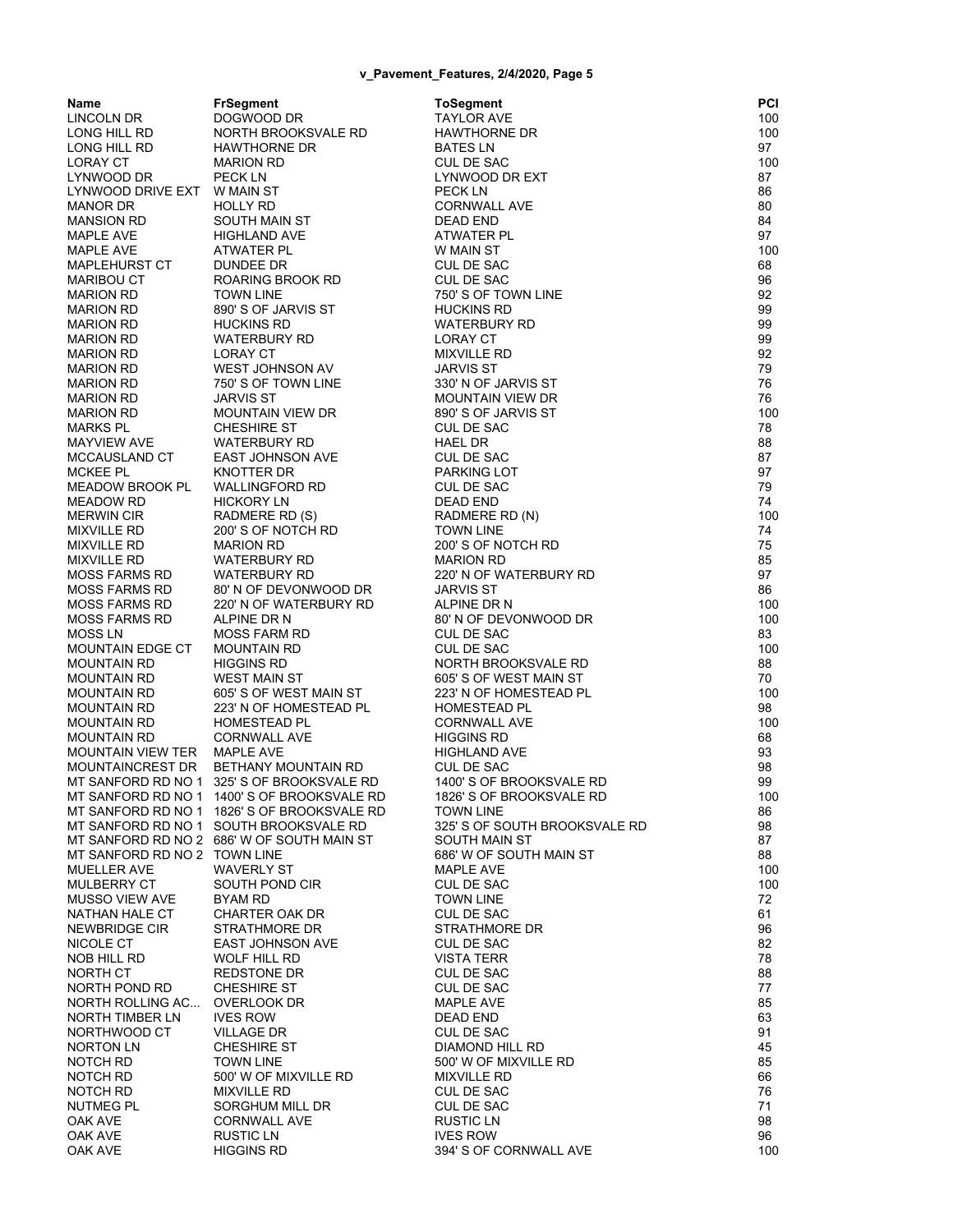| Name                        | <b>FrSegment</b>                       | <b>ToSegment</b>                                  | PCI       |
|-----------------------------|----------------------------------------|---------------------------------------------------|-----------|
| OAK AVE                     | 394' S OF CORNWALL AVE                 | <b>CORNWALL AVE</b>                               | 100       |
| OAK RIDGE DR                | WOLF HILL RD                           | <b>CUL DE SAC</b>                                 | 72        |
| OLD FARMS RD                | <b>OLD LAND RD</b>                     | 600' W OF TUTTLE AVE                              | 89        |
| OLD FARMS RD<br>OLD LANE RD | 600' W OF TUTTLE AVE<br>SOUTH MAIN ST  | <b>TUTTLE AVE</b><br>355' W OF BRUSCHAYT DR       | 78<br>65  |
| OLD LANE RD                 | 355' W OF BRUSCHAYT DR                 | OLD LAND RD EAST                                  | 69        |
| OLD LANE RD EAST            | OLD LAND RD                            | <b>OLD FARMS RD</b>                               | 69        |
| OLD LANE ROAD E             | TUTTLE AVE                             | <b>DEAD END</b>                                   | 100       |
| OLD WATERBURY RD            | WATERBURY RD (W)                       | WATERBURY RD (E)                                  | 100       |
| ORCHARD HILL RD             | OLD LANE RD                            | <b>FENN RD</b>                                    | 82        |
| OREGON RD                   | 1000' E OF SOUTH MERIDEN RD            | SOUTH MERIDEN RD                                  | 68        |
| OREGON RD                   | SOUTH MERIDEN RD                       | 1000' E OF SOUTH MERIDEN RD                       | 69        |
| ORLETON CT                  | DUNDEE DR                              | CUL DE SAC                                        | 65        |
| OTT DR                      | NORTH BROOKSVALE RD                    | <b>SHARON DR</b>                                  | 99        |
| OVERLOOK DR                 | SOUTH ROLLING ACRES RD                 | CONTOUR DR                                        | 99        |
| OXFORD CT                   | RIVERSIDE DR                           | CUL DE SAC                                        | 81        |
| PACE DR                     | <b>KING RD</b>                         | <b>CUL DE SAC</b>                                 | 63        |
| PAMELA LN                   | WINTHROP DR                            | <b>DEAD END</b>                                   | 100       |
| PARK PL                     | <b>TAYLOR AVE</b>                      | CUL DE SAC                                        | 71        |
| PARK PL                     | MAPLE AVE                              | <b>TAYLOR AVE</b>                                 | 76        |
| PATTON DR                   | SOUTH MAIN ST                          | PATTON DR                                         | 87        |
| PAUL NEY RD                 | <b>BENNETT AVE</b>                     | <b>DEAD END</b>                                   | 75        |
| PAYNE DR<br>PEACH TREE CT   | <b>WOLF HILL RD</b>                    | REDSTONE DR                                       | 67        |
| PECK LN                     | SOUTH MERIDEN RD<br>WEST JOHNSON AVE   | <b>CUL DE SAC</b><br><b>TOWN LINE</b>             | 90<br>94  |
| PECK LN                     | SCHOOL HOUSE RD                        | <b>WEST JOHNSON AVE</b>                           | 82        |
| PECK LN                     | SHERIDAN DR                            | 1650' N OF CAMBRIDGE DR                           | 68        |
| PECK LN                     | 2000' N OF JARVIS ST                   | SANDBANK RD                                       | 91        |
| PECK LN                     | SANDBANK RD                            | <b>SCHOOL HOUSE RD</b>                            | 69        |
| PECK LN                     | W MAIN ST                              | SHERIDAN DR                                       | 84        |
| PECK LN                     | 1650' N OF CAMBRIDGE DR                | <b>JARVIS ST</b>                                  | 100       |
| PECK LN                     | <b>JARVIS ST</b>                       | 2000' N OF JARVIS ST                              | 100       |
| PEHR LN                     | W MAIN ST                              | <b>CUL DE SAC</b>                                 | 72        |
| PERCIVAL DR                 | WATERBURY RD                           | <b>MARION RD</b>                                  | 80        |
| PHILSON CT                  | <b>COLEMAN RD</b>                      | <b>CUL DE SAC</b>                                 | 84        |
| PINE BROOK CT               | COOK HILL RD                           | <b>CUL DE SAC</b>                                 | 78        |
| PINE TER                    | <b>CORNWALL AVE</b>                    | <b>DEAD END</b>                                   | 100       |
| PLANK RD NO 1               | <b>TOWN LINE</b>                       | <b>TOWN LINE</b>                                  | 91        |
| PLANK RD NO 2               | TOWN LINE (N)                          | 700' W OF SUMMIT RD                               | 76        |
| PLANK RD NO 2               | 700' W OF SUMMIT RD                    | TOWN LINE (S)                                     | 79        |
| PLATT LN                    | LANYON DR                              | DEAD END                                          | 53        |
| PLEASANT DR                 | <b>HIGHLAND AVE</b>                    | <b>CEDAR LN</b>                                   | 67        |
| PONDSIDE PL                 | SOUTH POND CIR                         | CUL DE SAC                                        | 100       |
| POPLAR DR                   | <b>BIRCH DR</b>                        | ALLYSSA DR                                        | 74        |
| POUND RIDGE RD              | BRENTWOOD DR                           | CUL DE SAC                                        | 91        |
| PRESTON RD<br>PRIMROSE CT   | <b>CORNWALL AVE</b><br>NEWBRIDGE CIR   | LANYON DR<br>CUL DE SAC                           | 89<br>91  |
| PRINZ CT                    | YALESVILLE RD                          | CUL DE SAC                                        | 94        |
| QUELL CT                    | <b>SPRING ST</b>                       | CUL DE SAC                                        | 100       |
| QUINNIPIAC CT               | RIVERSIDE DR                           | <b>CUL DE SAC</b>                                 | 76        |
| RADMERE RD                  | JINNY HILL RD                          | CUL DE SAC LOOP                                   | 91        |
| RAILROAD AVE                | W MAIN ST                              | PARKING LOT                                       | 76        |
| RED OAK PL                  | HARVEST CT                             | <b>CUL DE SAC</b>                                 | 76        |
| REDSTONE DR                 | WOLF HILL RD                           | PAYNE DR                                          | 61        |
| REDWOOD LN                  | GREENWOOD DR (W)                       | GREENWOOD DR (E)                                  | 77        |
| REGENT CT                   | NOTCH RD                               | CUL DE SAC                                        | 86        |
| REINHARD RD                 | <b>WEST JOHNSON AVE</b>                | <b>SCHOOL HOUSE RD</b>                            | 82        |
| REMUS RD                    | <b>TOWN LINE</b>                       | <b>CUL DE SAC</b>                                 | 99        |
| RENEE CT                    | SUMMIT RD                              | CUL DE SAC                                        | 88        |
| RESERVOIR RD                | SOUTH MERIDEN RD                       | 1665' E OF SOUTH MERIDEN RD                       | 78        |
| RESERVOIR RD                | 1665' E OF SOUTH MERIDEN RD            | 880' E OF BROAD SWAMP RD                          | 99        |
| RESERVOIR RD                | 1847' E OF BROAD SWAMP RD              | <b>TOWN LINE</b>                                  | 83        |
| RESERVOIR RD                | 880' E OF BROAD SWAMP RD               | 1362' E OF BROAD SWAMP RD                         | 99        |
| RESERVOIR RD<br>RICE AVE    | 1362' E OF BROAD SWAMP RD              | 1847' E OF BROAD SWAMP RD<br><b>HIGHVIEW TERR</b> | 100<br>73 |
| RICHARD DR                  | <b>WATERBURY RD</b><br>COUNTRY CLUB RD | <b>BUCKLAND DR</b>                                | 100       |
| RIDGECREST DR               | 462' W OF BRENTWOOD DR                 | <b>BRENTWOOD DR</b>                               | 71        |
| RIDGECREST DR               | HILLTOP RD                             | 187' S OF HILLTOP RD                              | 100       |
| RIDGECREST DR               | 187' S OF HILLTOP RD                   | 462' W OF BRENTWOOD DR                            | 98        |
| RIDGEVIEW PL                | <b>SPRING ST</b>                       | DEAD END                                          | 96        |
| RISING TRAIL DRIVE          | SOUTH MAIN ST                          | <b>HARRISON RD</b>                                | 89        |
|                             |                                        |                                                   |           |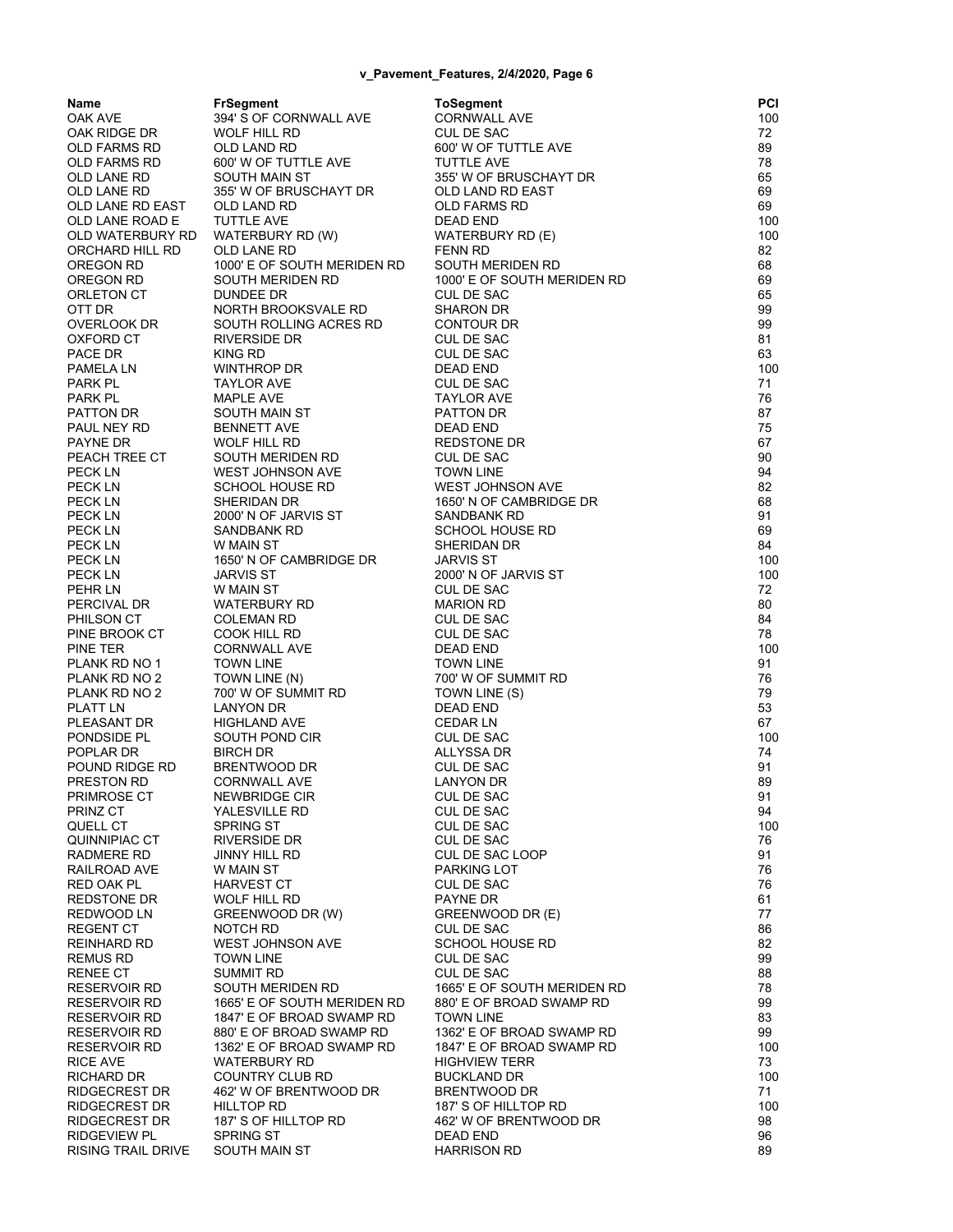**Name FrSegment ToSegment PCI** RITA AVE WATERBURY RD DEAD END 86 RIVER VIEW CT CHESHIRE ST CUL DE SAC 84 RIVERSIDE DR CHESHIRE ST NOB HILL RD 75 ROARING BROOK RD MOUNTAIN RD CUL DE SAC 98 ROBIN LN WINAIN ST DEEPWOOD DR 100 ROCKVIEW DR GREEN HILL LN CRESCENT CIR 98 ROGER AVE MARION RD DEAD END 56 ROMULUS RD TOWN LINE CUL DE SAC CUL DE SAC 95 ROSE DR AVON BLVD LONG HILL RD 90 ROSEMARY LN NORTH BROOKSVALE RD BROADVIEW RD 100 ROSLYN DR ROCKVIEW DR CRESCENT CIR 91 COUNTRY CLUB RD (W) ROXBURY CT LANSDOWNE LN CUL DE SAC 90<br>ROYALWOOD CT EASTGATE DR CUL DE SAC 72 ROYALWOOD CT EASTGATE DR CUL DE SAC RUSTIC LN OAK AVE TIMBER LN 83 SABLE CT SANDSTONE CIR CUL DE SAC 60 SAINT JOSEPH ST PECK LN DEAD END DEAD END 98 SANDBANK RD HIGHLAND AVE 210' W OF INDUSTRIAL AVE 79 SANDBANK RD 210' W OF INDUSTRIAL AVE PECK LN 57 SANDSTONE CIR BLACKS RD (W) BLACKS RD (E) 61 SCENIC CT COUNTRY CLUB RD 940' N OF COUNTRY CLUB RD 88 SCENIC CT 940' N OF COUNTRY CLUB RD SOUTH MERIDEN RD 59 SCHOOLHOUSE RD HIGHLAND AVE 1420' W OF HIGHLAND AVE 78 SCHOOLHOUSE RD 900' E OF PECK LN PECK LN PECK LN SCHOOLHOUSE RD 1420' W OF HIGHLAND AVE 900' E OF PECK LN 99 SCOTT RD PLANK RD NO 2 CUL DE SAC 99 SHAGBARK CT STRATHMORE DR CUL DE SAC 93 SHARON DR HIGGINS RD FARMINGTON DR 84 EDWARDS RD SHERIDAN DR PECK LN CHESTNUT ST 200 SHIPTON CT DUNDEE DR CUL DE SAC 69 SHIRE CT BETHANY MOUNTAIN RD CUL DE SAC 63 SIDE HILL RD NOB HILL RD BEACON HILL RD 100 SINDALL RD CHESHIRE ST TOWN LINE 78 SIR WALTER DR WALLINGFORD RD 772' N OF WALLINGFORD RD 79 SIR WALTER DR 772' N OF WALLINGFORD RD 182' N OF CLEARVIEW DR 85 SIR WALTER DR 182' N OF CLEARVIEW DR CUL DE SAC 100 SLOPER LN PECK LN 670' OF PECK LN 97 670' OF PECK LN 670' OF ALL DEAD END 48 SMITH PL CHESHIRE ST CUL DE SAC 65 SORGHUM MILL DR MOUNTAIN RD HIGGINS RD 68 SORGHUM RIDGE RD SORGHUM MILL DR (S) SORGHUM MILL DR (N) 374 SOUTH BROOKSVALE... 880' W OF AVON BLVD AVON BLVD AVON BLVD 98 SOUTH BROOKSVALE... AVON BLVD 80' W OF BRUBAKER RD 300' 100 SOUTH BROOKSVALE... 80' W OF BRUBAKER RD 80' W OF SOUTH MAIN ST 99 SOUTH BROOKSVALE... 80' W OF SOUTH MAIN ST SOUTH BROOKSVALE... N BROOKSVALE RD MT SANFORD RD 99 SOUTH BROOKSVALE... MT SANFORD RD 880' W OF AVON BLVD 82 SOUTH POND CIR COOK HILL RD COOK HILL RD COOK HILL RD 100 SOUTH ROLLING AC... DOGWOOD DR 230' W OF OVERLOOK DR 76 SOUTH ROLLING ACRES RD... 230<br>- 230<br>- 230' W OF ONE ON NORTH ROLLING AND ROLLING AND ROLLING ASSAULT SPERRY RD COOK HILL RD SPLIT ROCK RD REDSTONE DR PAYNE DR PAYNE DR SPRING ST CHERRY ST WILLOW ST 73 SPRING ST SOUTH MAIN ST 300' W OF SOUTH MAIN ST 33 SPRING ST 300' W OF SOUTH MAIN ST CHERRY ST CHERRY ST 35 SPRUCE ST SHERIDAN DR WILDWOOD DR WILDWOOD DR 100 SQUIRE HILL RD RIVERSIDE DR CUL DE SAC 100 STACY CT MOSS FARM RD CUL DE SAC 76 STERLING RIDGE CT CHESHIRE ST CUL DE SAC 100 STONEHENGE PLACE OLD LANE RD CUL DE SAC CUL DE SAC 86 STONY HILL CIR STONY HILL RD CUL DE SAC 71 HIGHLAND AVE COUNTRY CLUB RD 58 STRATHMORE DR WOOD HILL RD WOODPOND RD 99 STRATTON DR LANYON DR WESTLAND AVE 100 TAMARACK RD STURBRIDGE CT FENN RD CUL DE SAC 84 SUDOL CT SPRING ST CUL DE SAC 100 SUFFIELD CT FINCH AVE CUL DE SAC CUL DE SAC 100 SUMMER HILL RD SUMMIT RD CUL DE SAC 88 SUMMIT RD PLANK RD NO 2 TOWN LINE TOWN LINE 100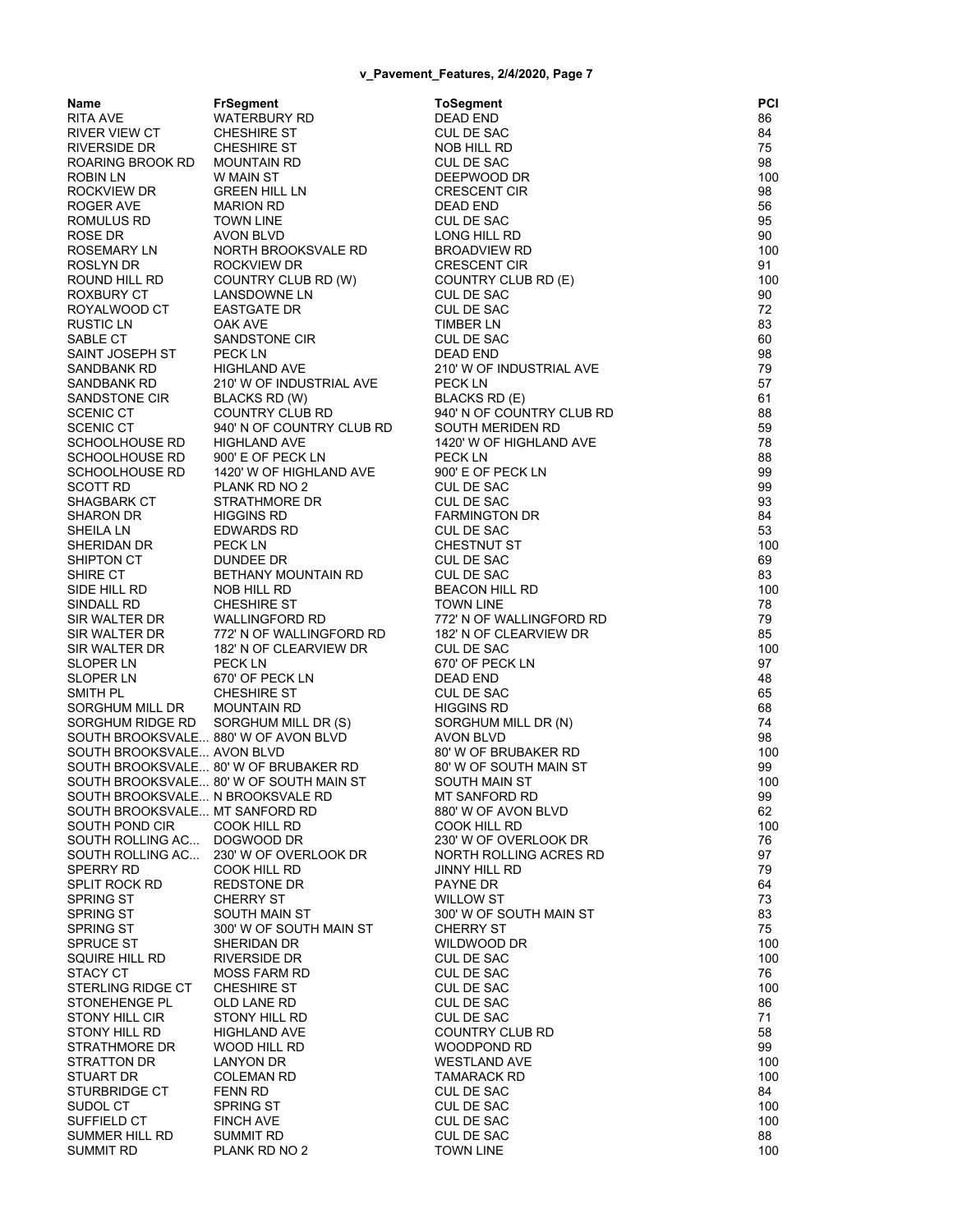| Name                         | <b>FrSegment</b>                         | <b>ToSegment</b>                         | PCI       |
|------------------------------|------------------------------------------|------------------------------------------|-----------|
| SUMMIT RD                    | WATERBURY RD                             | 352' S OF RENEE CT                       | 77        |
| SUMMIT RD                    | 352' S OF RENEE CT                       | PLANK RD NO 2                            | 97        |
| SURREY DR                    | WILLIAMSBURG DR                          | FAR HORIZON DR                           | 81        |
| SUTTON PL                    | PAYNE DR                                 | NOB HILL RD                              | 95        |
| SYCAMORE LN                  | <b>SPRUCE ST</b>                         | <b>CHESTNUT ST</b>                       | 100       |
| SYLVAN LN                    | OAK AVE                                  | CUL DE SAC                               | 88        |
| TALMADGE RD                  | YALESVILLE RD                            | <b>WALLINGFORD RD</b>                    | 91        |
| TAMARACK RD                  | WALLINGFORD RD                           | CUL DE SAC                               | 100       |
| TANGLEWOOD CIR               | <b>BRADFORD DR</b>                       | <b>CUL DE SAC</b>                        | 100       |
| TAYLOR AVE                   | LINCOLN DR (N)                           | LINCOLN DR (S)<br>PARK PL                | 99        |
| TAYLOR AVE<br>TEDS CT        | LINCOLN DR (S)<br><b>RISING TRAIL DR</b> | <b>CUL DE SAC</b>                        | 82<br>97  |
| <b>TERRELL FARM RD</b>       | YALESVILLE RD                            | CUL DE SAC                               | 100       |
| THISTLE CT                   | NEWBRIDGE CIR                            | <b>CUL DE SAC</b>                        | 99        |
| THORP LN                     | ELMWOOD DR                               | PARKING LOT                              | 93        |
| TIMBER LN                    | <b>CORNWALL AVE</b>                      | RUSTIC LN                                | 71        |
| TIMBER LN                    | <b>RUSTIC LN</b>                         | DEAD END                                 | 87        |
| TOWPATH LN                   | NORTH BROOKSVALE RD                      | <b>IRIS CT</b>                           | 100       |
| TOWPATH LN                   | <b>IRIS CT</b>                           | <b>HIGGINS RD</b>                        | 87        |
| TRESS RD                     | <b>CHESHIRE RD</b>                       | <b>TOWN LINE</b>                         | 100       |
| TROUT BROOK RD               | NORTH POND RD (W)                        | NORTH POND RD (E)                        | 86        |
| TUCKER RD                    | CHESHIRE RD                              | <b>MIXVILLE RD</b>                       | 82        |
| TUDOR CT                     | TAMARACK RD (W)                          | TAMARACK RD (E)                          | 99        |
| tulip Dr                     | POPLAR DR                                | ASPEN DR                                 | 98        |
| UPSON AVE                    | <b>TOWN LINE</b>                         | <b>DEAD END</b>                          | 100       |
| VALLEY RD                    | DOGWOOD DR                               | OVERLOOK DR                              | 99        |
| VANESSA CT                   | <b>RICE AVE</b>                          | <b>CUL DE SAC</b>                        | 72        |
| VERBENA CT                   | WARD LN                                  | CUL DE SAC LOOP                          | 100       |
| VILLAGE DR                   | <b>WALLINGFORD RD</b>                    | 945' N OF WALLINGFORD RD                 | 79        |
| <b>VILLAGE DR</b>            | 945' N OF WALLINGFORD RD                 | <b>FAR HORIZON DR</b>                    | 69        |
| VISTA TER                    | WOLF HILL RD                             | <b>CUL DE SAC</b>                        | 75        |
| WALLINGFORD RD               | SOUTH MAIN ST                            | <b>ELM ST</b>                            | 60        |
| WALLINGFORD RD               | <b>ELM ST</b>                            | <b>TALMADGE RD</b>                       | 75        |
| WALLINGFORD RD               | TALMADGE RD                              | SIR WALTER DR                            | 80        |
| WALLINGFORD RD               | SIR WALTER DR                            | 1840' SE OF SIR WALTER DR                | 75        |
| WALLINGFORD RD               | 1840' SE OF SIR WALTER DR                | WYNDEMERE CT                             | 91        |
| WALLINGFORD RD               | <b>WYNDEMERE CT</b>                      | <b>TOWN LINE</b>                         | 76        |
| WARD LN                      | <b>HIGGINS RD</b>                        | NORTH BROOKSVALE RD                      | 81        |
| WARMINGHAM CT                | LANSDOWNE LN                             | CUL DE SAC                               | 68        |
| WARREN ST                    | SPRING ST                                | W MAIN ST                                | 99        |
| WATCH HILL RD                | <b>HIGGINS RD</b>                        | <b>WINTERGREEN LN</b><br>PARK PL         | 98        |
| WAVERLY ST<br>WEATHERSIDE RD | W MAIN ST                                | WOODPOND RD (E)                          | 100<br>78 |
| WEEKS RD                     | WOODPOND RD (W)<br><b>HIGHLAND AVE</b>   | PARKING LOT                              | 86        |
| WEST CONNECTOR               | <b>BELRIDGE RD</b>                       | DEAD END                                 | 100       |
| WEST JOHNSON AVE             | <b>MARION RD</b>                         | KNOTTER DR                               | 56        |
| WEST JOHNSON AVE KNOTTER DR  |                                          | 230' W OF PECK LN                        | 76        |
| WEST JOHNSON AVE             | 1300' E OF PECK LN                       | <b>REINHARD RD</b>                       | 100       |
| WEST JOHNSON AVE             | <b>REINHARD RD</b>                       | <b>HIGHLAND AVE</b>                      | 76        |
| WEST JOHNSON AVE             | 230' W OF PECK LN                        | 360' E OF DICKERMAN RD                   | 90        |
| WEST JOHNSON AVE             | 360' E OF DICKERMAN RD                   | 1300' E OF PECK LN                       | 100       |
| WESTIN CT                    | <b>MARION RD</b>                         | CUL DE SAC                               | 100       |
| WESTLAND AVE                 | <b>CORNWALL AVE</b>                      | <b>LANYON DR</b>                         | 100       |
| WESTMORE RD                  | <b>WESTMORE RD EXT</b>                   | W MAIN ST                                | 99        |
| WESTMORE RD                  | PECK LN                                  | <b>WESTMORE RD EXT</b>                   | 98        |
| WESTSIDE RD                  | LE CLERC AVE                             | CUL DE SAC                               | 75        |
| WEXFORD PL                   | FOX HILL RD                              | <b>CUL DE SAC</b>                        | 100       |
|                              | WHISPERING HOLLO NORTH BROOKSVALE RD     | CUL DE SAC                               | 76        |
| WIESE RD                     | STATE HWY 68/70                          | 1250' N OF STATE HWY 68/70               | 100       |
| WIESE RD                     | 1250' N OF STATE HWY 68/70               | 2615' N OF STATE HWY 68/70               | 100       |
| WIESE RD                     | 2615' N OF STATE HWY 68/70               | COUNTRY CLUB RD                          | 77        |
| WILD FLOWER PL               | COOK HILL RD                             | CUL DE SAC                               | 72        |
| WILDLIFE CT                  | THORN HOLLOW RD                          | CUL DE SAC                               | 100       |
| WILDWOOD DR                  | <b>CARLTON DR</b>                        | <b>CUL DE SAC</b>                        | 100       |
| WILLIAMS RD                  | W MAIN ST                                | <b>SPRING ST</b>                         | 99        |
| WILLIAMSBURG DR              | <b>WALLINGFORD RD</b>                    | <b>CARRIAGE RD</b>                       | 74        |
| WILLOW BROOK DR              | <b>IVES ROW</b>                          | <b>BRIAR CT</b>                          | 83        |
| WILLOW ST<br>WILLOW WELL CT  | W MAIN ST<br>PECK LN                     | <b>CORNWALL AVE</b><br><b>CUL DE SAC</b> | 81<br>75  |
| WINDING TRAILS LA            | WARD LN                                  | <b>TOWPATH LN</b>                        | 62        |
| WINDSOR CT                   | <b>TAMARACK RD</b>                       | CUL DE SAC                               | 98        |
|                              |                                          |                                          |           |